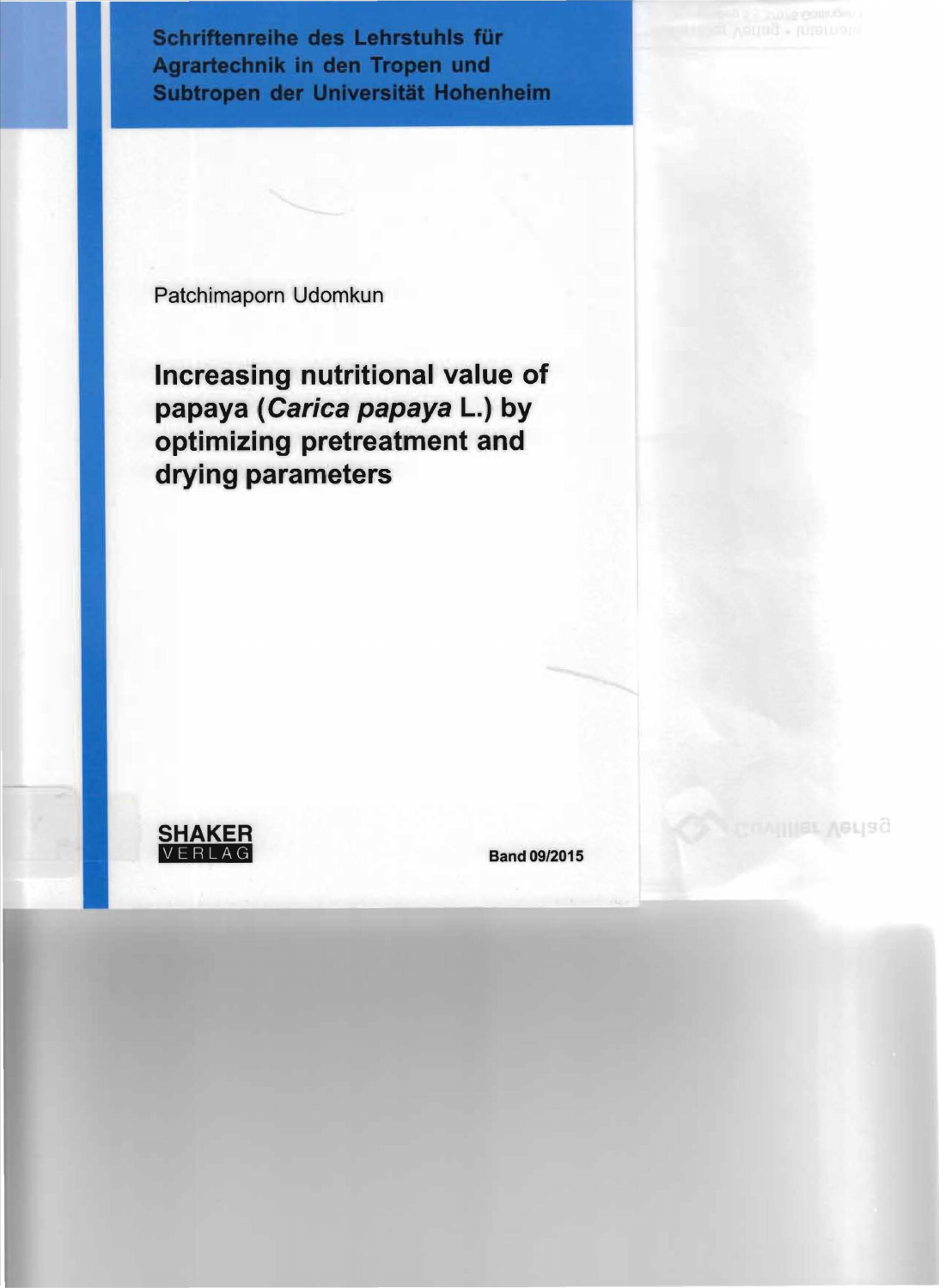## UNIVERSITÄT HOHENHEIM

INSTITUT FÜR AGRARTECHNIK Agrartechnik Tropen und Subtropen Prof. Dr. Joachim Müller



## **Increasing nutritional value of papaya (Carica papaya l.) by optimizing pretreatment and drying parameters**

**Dissertation** 

Submitted in fulfillment of the requirements for the degree of "Doktor der Agrarwissenschaften" (Dr.sc.agr./ Ph.D. in Agricultural Sciences)

> to the Faculty of Agricultural Sciences

> > presented by

Patchimaporn Udomkun Bom in Nakhon Si Thammarat, Thailand

2015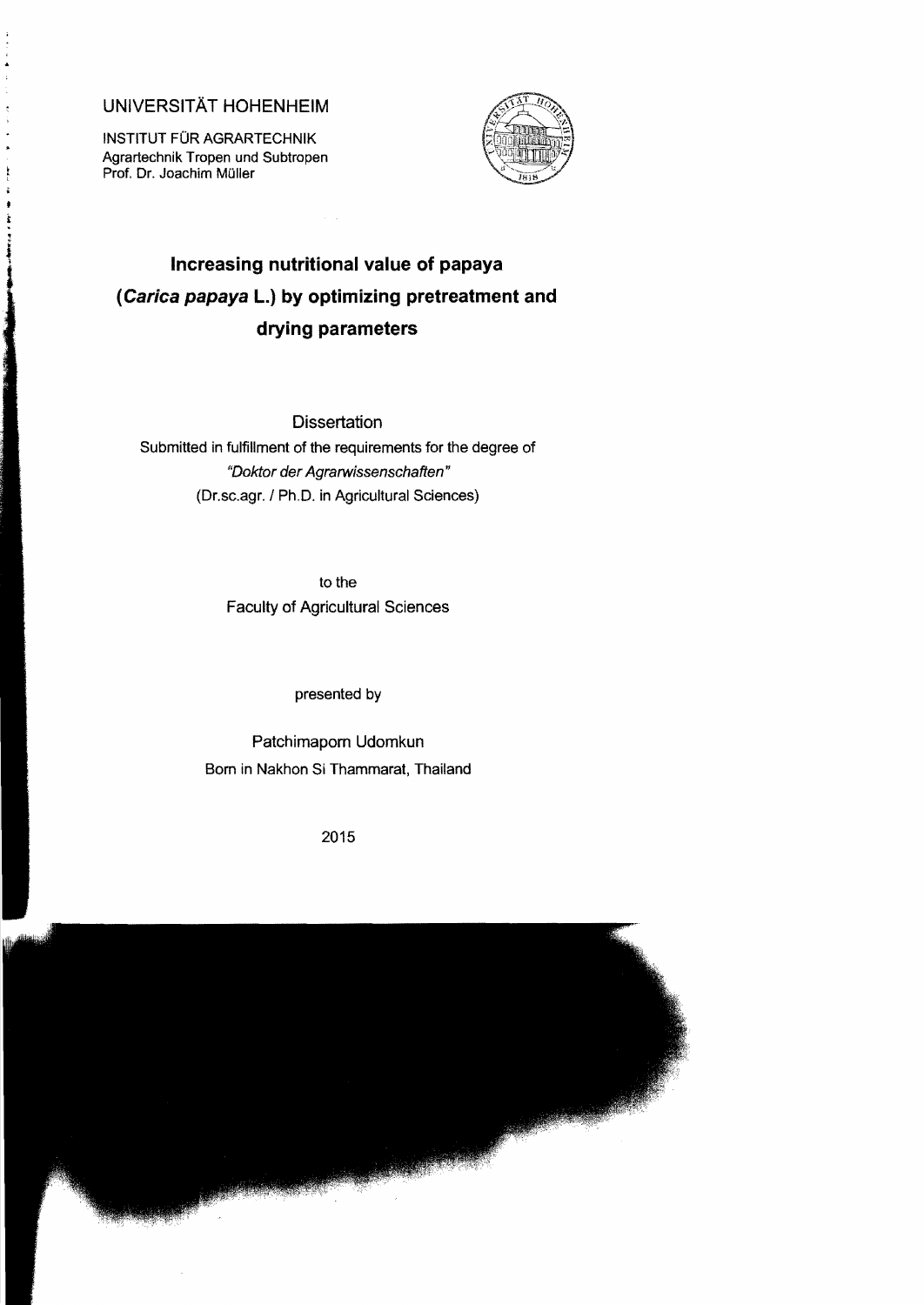## **Summary**

Food security is a critical issue in many countries around the world. Globalisation has placed a great strain on major agricultural countries to provide the world's food supply to a point where innovative solutions that are economically as well as socio-culturally appropriate must be devised and implemented to ensure food security. At the same time, in addition to food *quantity*, increased attention must be given to food *quality* attributes, particularly nutrition and safety. There is much potential for generating new approaches and knowledge to strengthen food security. Minimizing post-harvest losses of agricultural perishables through the entire value chain, from farm to fork, is one of key pathways of aHeviating poverty, increasing food availability and improving nutrition.

Papaya is an important fruit crop which represents a good source of vitamins A and C as weil as calcium, potassium and magnesium. From a biological point of view, papaya is a crop that presents considerable post-harvest losses due to its rapid senescence which causes high perishability and the fact that freezing is not suitable for conservation. Consequently, postharvest procedures are required for producing papaya products with extended shelf Iife. Drying of papaya is one of the most widely used preservation methods that allows for greater flexibility in the availability and marketability of products, regardless of high production volume. By convention, dried papaya can be consumed directly or used as an ingredient in snacks, chocolates, breakfast cereals and other foodstuffs. Nowadays, there is an increasing demand for natural products, incIuding high quality dried papaya in which nutritional and sensory properties have minimal alteration.

Among the drying methods available for fruit processing industries, conventional air-drying is considered as a low-input conservation process which involves the reduction of moisture in the product in order to slow down microbial and chemical deterioration. However, drying provokes numerous changes in materials, especially in terms of colour, texture and nutritional properties. These changes are largely dependent on the pretreatment process applied and also subsequent drying parameters used. Thus, it is crucial to define the processing eonditions under whieh the characteristics of fresh papaya ean be optimally preserved.

Over the course of the research, four simultaneous investigations were undertaken to solve the problems assoeiated with drying of papaya. First, the effeet of calcium formulations and concentrations applied prior to osmotic dehydration on physicochemical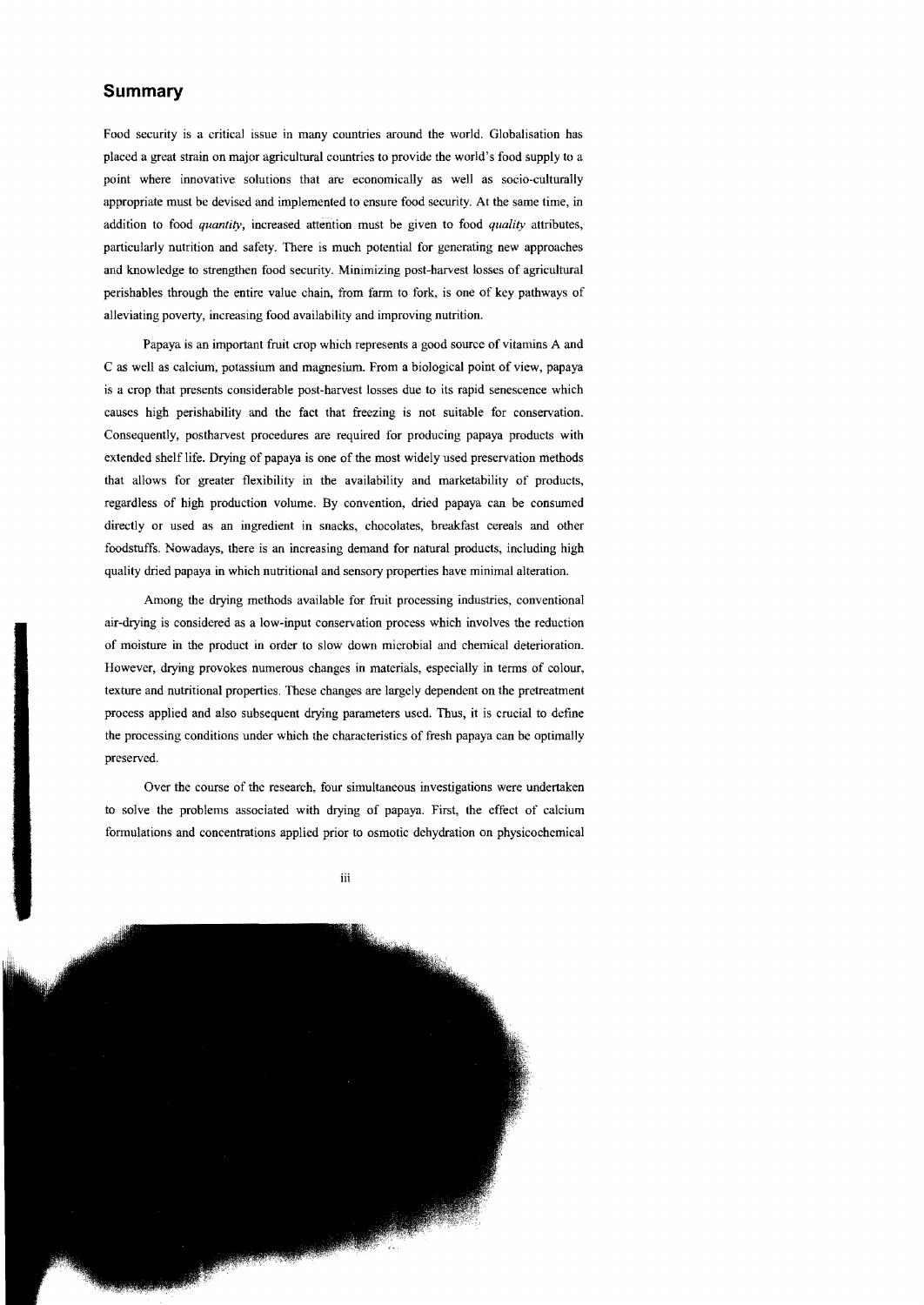characteristics and consumer preferences of convectively dried papaya were evaluated. Secondly, the influence of sugar composition as affected by osmotic treatment and dehydration method on the sorption behaviour was explored. Thirdly, the effect of different airflow modes under varied conditions of drying temperature, specific humidity and velocily, on thin-Iayer drying characteristics of osmotically pretreated papaya was examined. Finally, the influence of those drying air parameters on non-enzyrnatic browning and bio-active compounds, mainly antioxidant and carotenoids content was investigated.

In the first study, the influence of calcium chloride and calcium lactate pretreatment at three different concentrations (5, 15 and 25  $g L^{-1}$ ) on the physicochemical characteristics and eonsumer aceeptancc of osmo-eonvectively dried papaya was evaluated. The results showed that pretreatment with calcium solutions significantly decreased moisture content, water activity, apparent density and shrinkage of dried samples, whereas volume reduction was lower when compared to the control. No significant differences were observed in the sugar eontent between the two calcium formulations at the same concentration. Furthermore, calcium pretreatments apparently preserved colour and texture characteristics of dried samples. The use of calcium chloride at 25 g  $L^{-1}$  was particularly found to impart an undesirable bitter taste to the dried sampies. Overall, calcium lactate applied at a concentration of 25 g  $L^{-1}$  was found to be the best condition to maintain objective and sensorial properties.

After determining the optimal conditions for dried papaya produetion with regard to pretreatment, the sorption isotherms of fresh and dried papayas were measured at 30, 50 and 70°C by the statie gravimetrie method. Chemical composition as weil as volume, densily, porosily and mierostructure characteristics of the fruits were examined. The change in sugar eontent after osmotie dehydration and the structural modification caused by eonvective drying were found to affect the graph of the sorption isotherms. The modified Halsey equation was found to be the most suitable for deseribing the sorption isotherms of pretreated and dried papayas, while the modified Oswin equation fitted best to the experimental sorption data of the untreated fresh sampies. As a result of the low sugar content of fresh papayas and the osmotic solutions applied, crossing of the isotherms, which is typically seen for high sugar products, were not clearly noticed even at high water activity for all sampies. The isosteric heat of sorption was estimated by using coefficients obtained from the modified Halsey model in conjunction with the Clausius-Clapeyron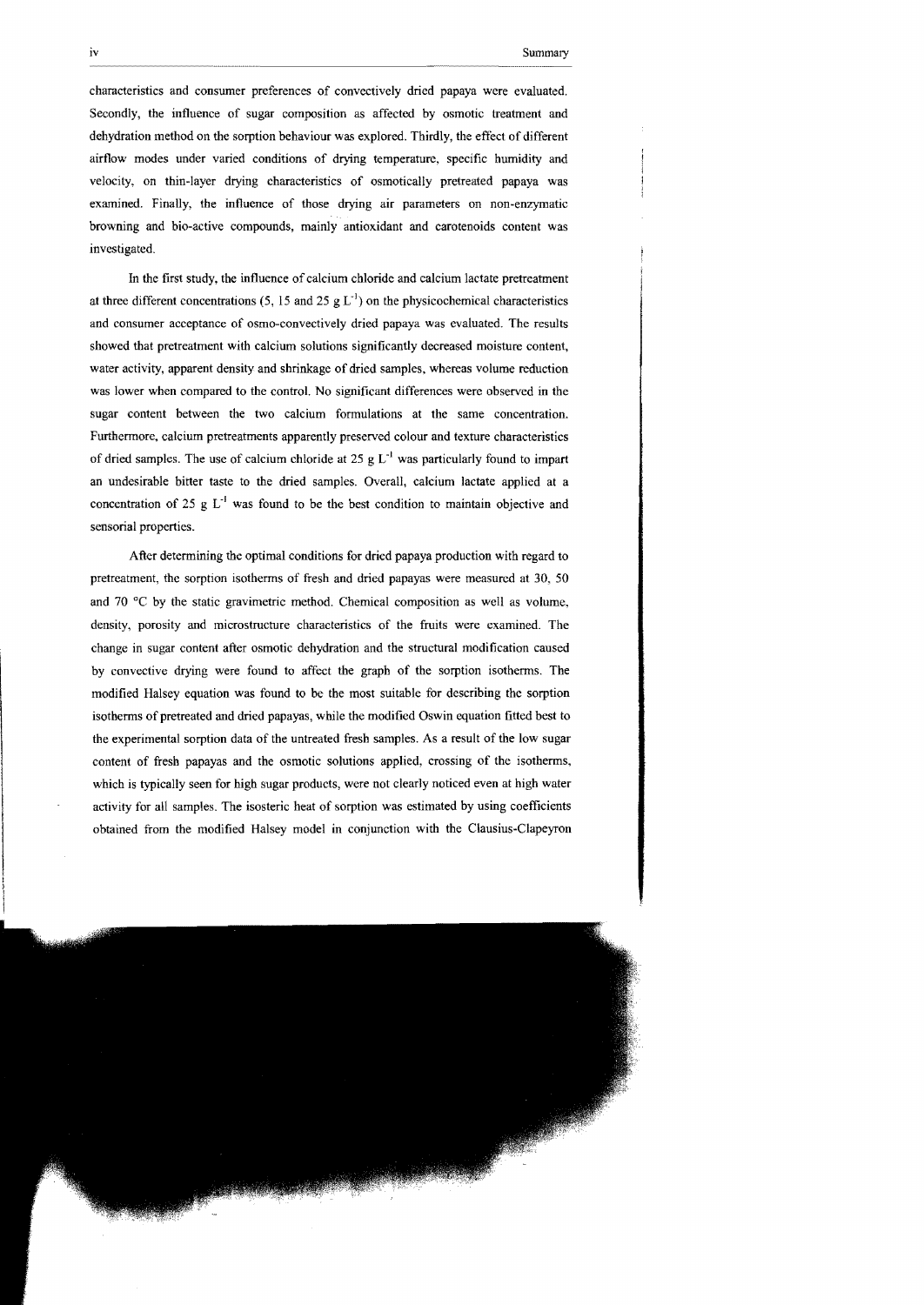equation. This value was used to explain the influence of osrnotic pretreatrnent and drying process on the interaetion between water vapour and the adsorbent site for fresh and dried papayas at different temperatures.

The third study presented an analysis of the effeet of different airflow directions (through-flow and over-flow) on thin-layer drying characteristics of osrnotically pretreated papayas. Drying was conducted under varied temperatures (50, 60, 70, 80  $^{\circ}$ C) and specific humidities (10, 25  $g$  kg<sup>-1</sup>). For through-flow mode, the airflow was vertically applied at velocities of 0.2, 0.5 and 0.7 m  $s^1$ , while for over-flow mode, the air was horizontally applied at 0.5, 0.7 and 1.0 m  $s^{-1}$ . To calculate the moisture ratio of papaya during drying, coefficients detennined in the previous study on sorption behaviour using the rnodified Halsey equation were engaged to calculate the equilibrium moisture content. The thin-layer drying kinetics of papaya was described using the Newton modeL More unifonn airflow distribution in the through-flow mode caused a higher product temperature as well as faster drying rate, especially in the initial stage of drying, when compared with over-flow mode at the same drying air parameters. In addition, the drying kinetics of papaya were most significantly affected by temperature and air velocity, whereas the specific humidity had less influence on the drying process within the studied range. The dependence of drying rate constant  $(k)$  on drying air parameters for papaya could be described by the Arrhenius relationship. According to these results, development of the drying process based on nutritional aspccts of the final dried product is required.

Predominately, the acceptance and marketability of dried fruit products is greatly influenced by their quality, not only the organoleptic propenies, but also the nutritional content and associated health benefits. Therefore, the effects of drying parameters on nonenzymatic browning behaviour and on bio-active compounds and antioxidant properties of osmotically pretreated papayas wcre examined. Convection drying was perfonned in through-flow mode at four temperatures (50, 60, 70, 80 °C), three air velocities (0.2, 0.5, 0.7 m s<sup>-1</sup>) and two specific humidities (10, 25 g kg<sup>-1</sup>). Results showed that increasing drying tempcratures resulted in a significant decrease in moisture content and polyphenol oxidase activity, whereas degree of browning and Maillard reaetion increased. The antioxidant activity and total phenolic compounds increased with temperature as weil as with decreasing air velocity. However, speeific humidity did not exhibit a main influence on these quality attributes of dried sampies, except for total phenolic and carotenoid contents. Nevertheless, drying parameters were found to either decompose or conserve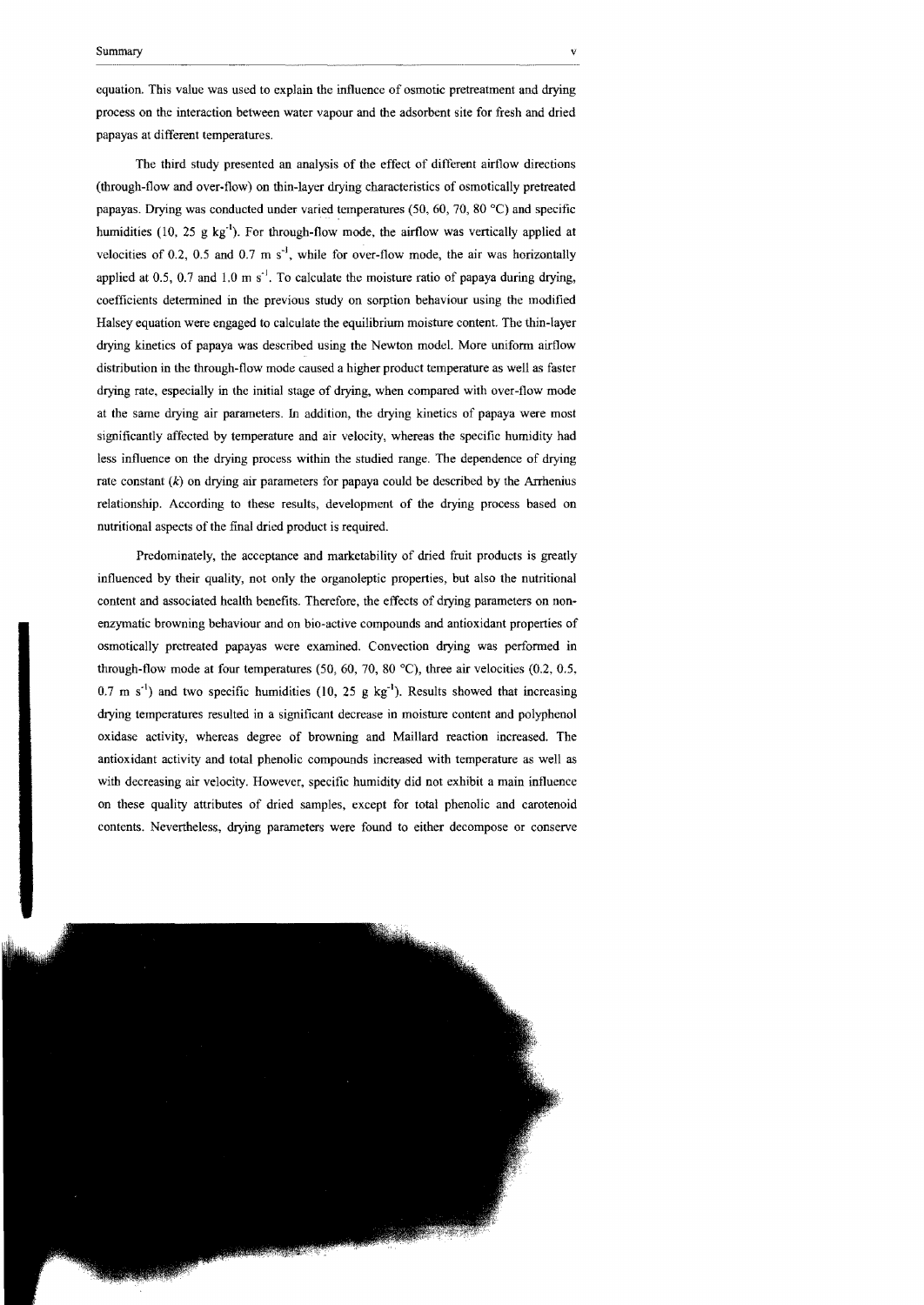carotenoid (total lycopene, ß-earotenc, ß-cryptoxanthin) contents in dried papayas. Thc results showed that an optimal drying temperature of 70 °C, specific humidity of 10 g kg<sup>-1</sup> and velocity of  $0.2 \text{ m s}^{-1}$  was the most economic option to obtain dried papaya with highest bio-active compounds and lowcst possible formation of melanoids.

In conclusion, calcium pretreatment along with optimization of drying process parameters such as airflow movement, drying temperature, air velocity and specific humidity, improved quality attributes of dried papaya. Optimization of the drying process, cspecially with respect to temperature, must be considered in order 10 conserve final quality of dried papaya. These findings will have a considerable impact in enhancing drying performance of other fruit crops for smalI, medium or industrial scale production in tropical and subtropical areas. Also, it can serve as a basis to reduce post-harvest losses of similar agricultural commodities and improve sustainability of nutritional status and financial strength of producers and consumers alike. In order to realize the potential of the outcomes of this research, both the government and private sectors must play a role in achieving optimal processing of dried papaya 10 produce a natural, stable and nutritional product.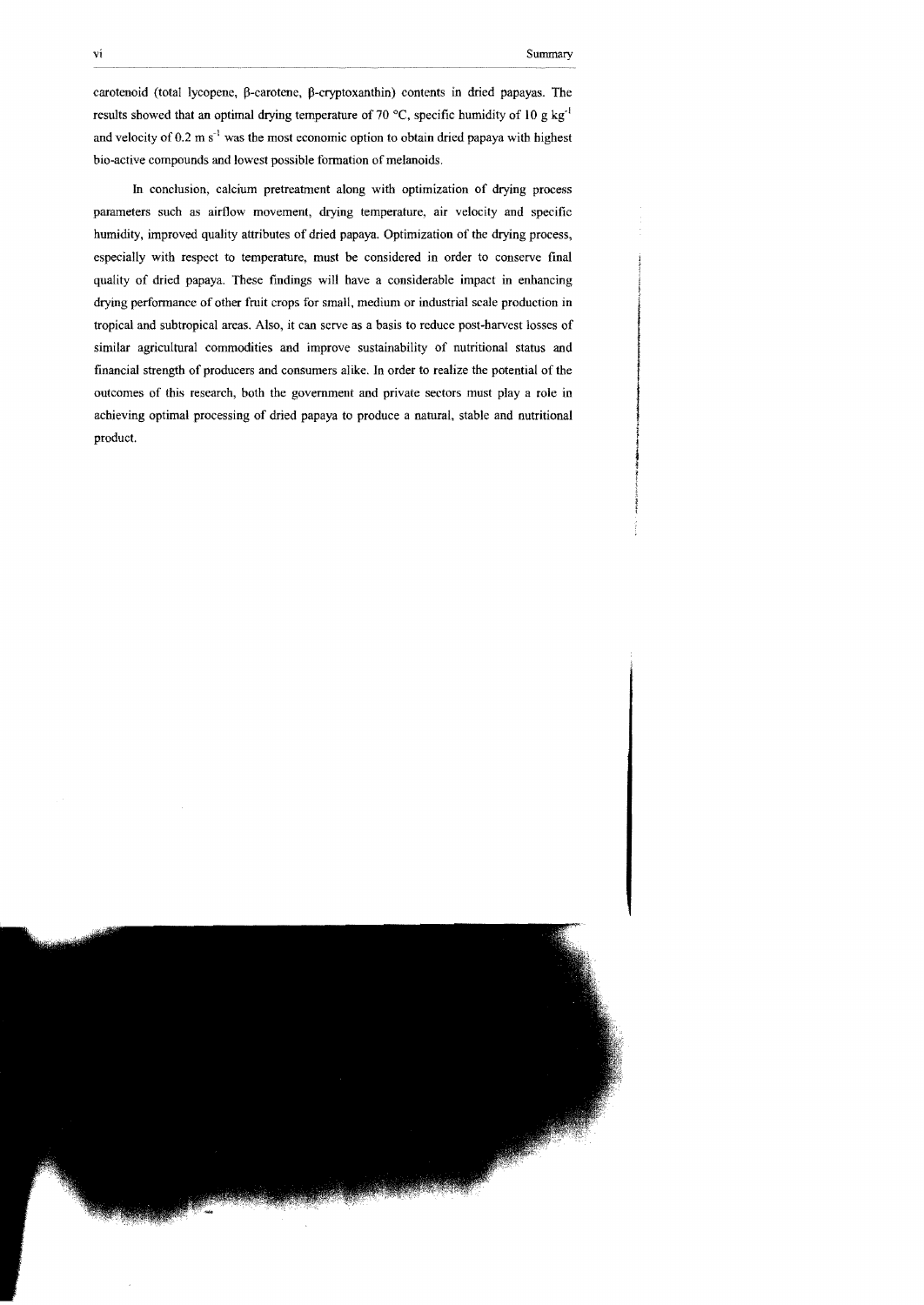## **Zusammenfassung**

Die Ernährungssicherung ist weltweit noch für viele Länder ein brisantes Thema. Die Globalisierung erfordert die Entwicklung und den Einsatz von innovativen ökonomischen und gesellschaftlich akzeptierten Lösungen damit die Hauptanbauländer für Agrarprodukte ihre Aufgabe in der Ernährungssicherung zur Versorgung der Weltbevölkerung mit Nahrungsmitteln erfüllen können. Gleichzeitig muss neben der Quantität an Nahrungsmitteln mehr Aufmerksamkeit auf deren Qualität gelegt werden, vor allem im Hinblick auf den ernährungsphysiologischen Wert und die Lebensmittelsicherheit. Es besteht noch ein großes Potential, mit neuen Erkenntnissen und Ansätzen die Ernährungssicherung zu stärken. Die Minimierung der Nachcrnteverluste bei verderblichen Agrarprodukten über die gesamte Wertschöpfungskette hinweg, vom Erzeuger bis zum Verbraucher, ist der Schlüssel zur Verbesserung der Verfügbarkeit und Qualität von Nahrungsmitteln und damit zur Armutsbekämpfung.

In diesem Zusammenhang ist Papaya ist eine wiehtige Frucht als reichhaltige Quelle an Vitamin A und C sowie an Calcium, Kalium und Magnesium. Aufgrund der rapiden Seneszenz ist Papaya schon aus biologischer Sicht eine Frucht mit hoher Verderblichkeitsrate. Hinzu kommt, dass gängige Konservierungsmethoden, wie etwa das Einfrieren, nicht in Frage kommen. Deshalb werden Nachernteverfahren benötigt, um Papayaprodukte mit längerer Haltbarkeit herzustellen. Die Trocknen ist die gängigste Methode, um Papaya haltbar zu machen und erhöht die zeitliche Verfügbarkeit und Flexibilität in der Vermarktung, was bei einem hohen Ernteaufkommen besonders wichtig ist. Grundsätzlich kann getrocknete Papaya direkt oder als Zugabe in Snacks, Schokolade, Müsli oder anderen Nahrungsmitteln konsumiert werden. Die Nachfrage nach natürlichen Produkten, wie etwa getrockneter Papaya, von hoher Qualität bezüglich Geschmack und Nährstoffgehalt ist groß.

Die konvektive Trocknung stellt hierbei für die Verarbeitungsindustrie ein günstiges Trocknungsverfabren dar, um mittels Verringerung des Feuchtegehaltes den mikrobiellen und chemischen Verfall zu verzögern. Allerdings verursacht die Trocknung viele Veränderungen im Produkt, vor allen Dingen bezüglich der Farbe, der Textur und des Nährstoffgehaltes. Diese Veränderungen hängen stark von der Vorbehandlung sowie den angewandten Trocknungsparametern ab. Deshalb ist es wichtig, die Prozessbedingungen,

vii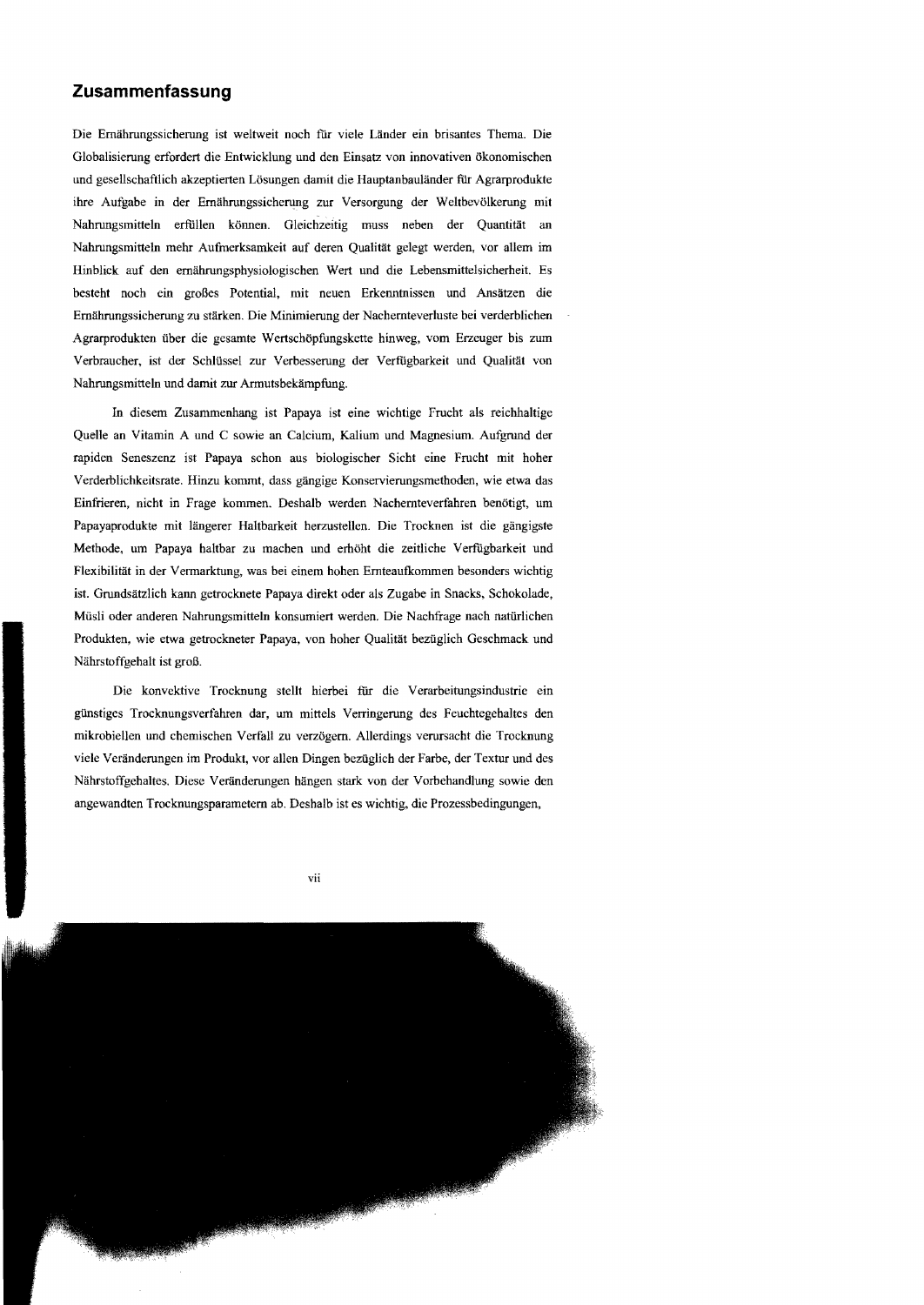unter welchen die Eigenschaften frischer Papaya möglichst gut erhalten werden können, zu definieren.

Im Verlauf der vorliegenden Arbeit wurden unterschiedliche Versuchsanstellungen durchgeführt, um die Probleme bei der Papayatrocknung zu lösen. Zuerst wurde der Effekt unterschiedlicher Calcium-Zubereitungen bei der osmotischen Vorbehandlung auf die Qualitätseigenschaften von getrockneter Papaya untersucht. Als nächstes wurde der Einfluss der unterschiedlichen osmotischen Vorbehandlungen auf das Sorptionsverhalten von Papaya ermittelt. Danach wurde der Einfluss unterschiedlicher Trocknungsbedingungen bezüglich Temperatur, Feuchtigkeit und Geschwindigkeit der Trocknungsluft bei der Trocknung dünner Schichten osmotisch vorbehandelter Papaya im Überström- und Durchströmverfahren untersucht.

In der ersten Studie wurde der Einfluss der Vorbehandlungen mit Calciumchlorid und Calciumlactat unterschiedlicher Konzentration (5, 15, 25 g  $L^{-1}$ ) auf die physicochemischen und sensorischen Eigenschaften von osmotisch vorbehandelter und konvektiv getrockneter Papaya evaluiert. Die Ergebnisse zeigten, dass Vorbehandlungen mit Calciumlösungen den Feuchtegehalt, die Wasseraktivität, die Dichte und die Schrumpfung der getrockneten Proben signifikant verringerten, wobei die Volumenreduktion im Vergleich zur Kontrolle niedriger war. Es wurden keine signifikanten Unterschiede im Zuckergehalt zwischen den zwei Calcium-Zubereitungen bei gleicher Konzentration festgestellt. Außerdem blieben durch die Calciumvorbehandlungen die Fruchtfarbe und die Struktur der getrockneten Proben erhalten. Die Anwendung von Calciumchlorid in einer Konzentration von 25 g  $L^{-1}$  verlieh den getrockneten Proben allerdings einen bitteren Geschmack. Dagegen wurde festgestellt, dass Calciumlactat bei einer Konzentration von 25 g  $L^{-1}$  die besten Voraussetzungen lieferten, um die die physico-chemischen und sensorischen Eigenschaften von Papaya zu bewahren.

Nachdem die optimalen Produktionsbedingungen für getrocknete Papaya in Hinsicht auf deren Vorbehandlung bestimmt wurden, wurden die Sorptionsisothermen frischer und getrockneter Papayas bei 30, 50 und 70°C gemessen. Die chemische Zusammensetzung sowie Volumen, Dichte, Porosität und Mikrostruktureigenschaften der Proben \vurden untersucht. Die Veränderungen im Zuckergehalt nach der osmotischen Vortrocknung sowie die Veränderungen der Matrixstruktur, die durch die konvektive Trocknung verursacht wurden, beeinflussten den Verlauf der Sorptionsisothermen. Die modifizierte Halsey Gleichung war am besten geeignet, die Sorptionsisothermen von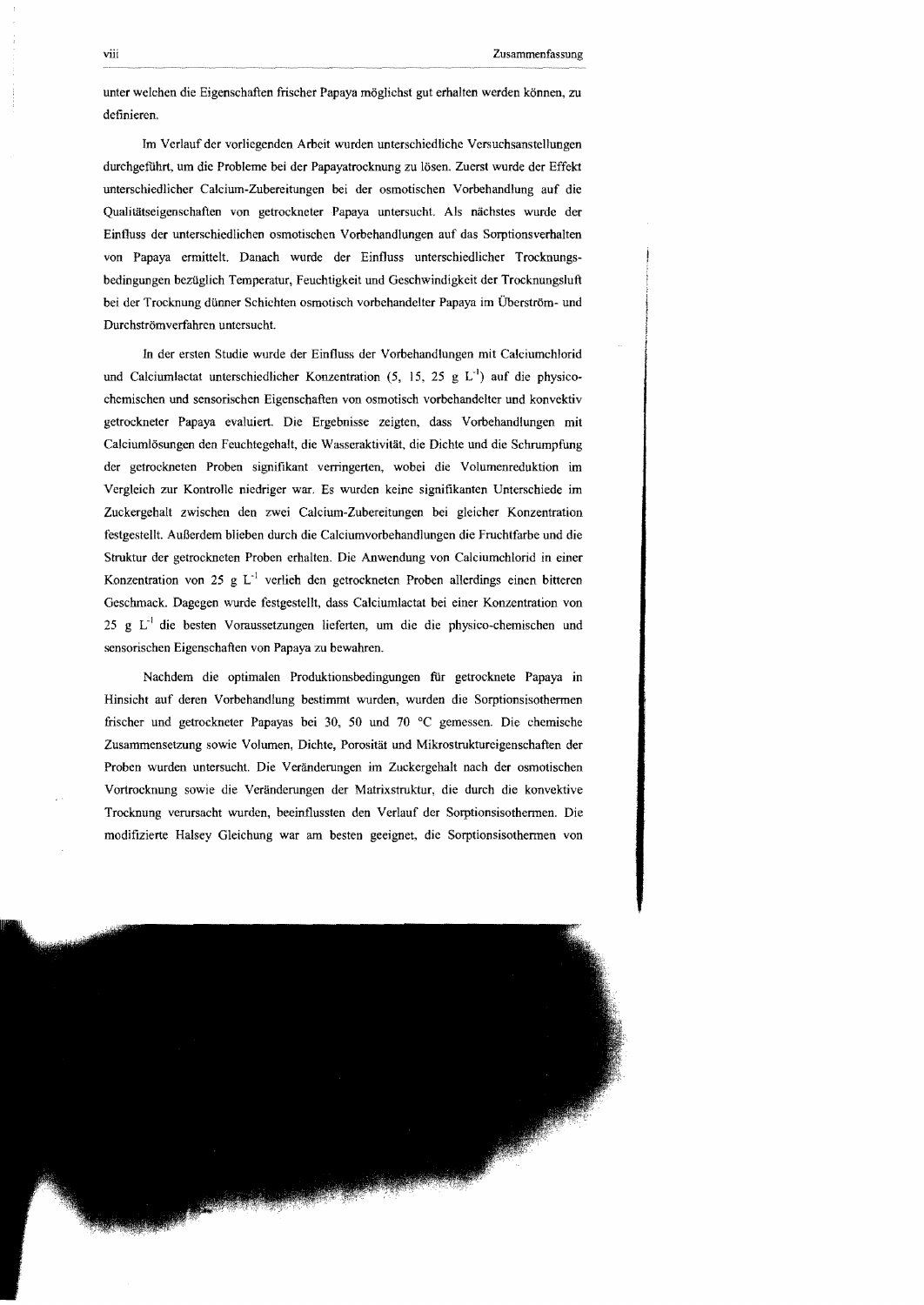vorbehandelter nnd getrockneter Papaya zu beschreiben, wohingegen das Sorptionsverhalten von frischen, unbehandelten Proben am besten durch die modifizierte Oswin Gleichnng beschrieben wurde. Auf Grund des niedrigen Zuckerhalts frischer Papaya und der Art der verwendeten osmotischen Lösnngen, konnte die Überschneidung von Sorptionsisothennen bei hoher Wasseraktivität, welcher typisch für Produkte mit hohem Zuckergehalt ist, nicht bei allen Proben beobachtet werden. Aus den Sorptionsisothennen wurde die Bindnngswänne errechnet, indem die Koeffizienten der modifizierten Halsey Gleichnng in der Clausius-Clapeyron Gleichung verwendet wurden. Auf diese Weise konnte der Einfluss der osmotischen Vorbehandlung sowie des Trocknungsprozesses auf die Interaktion zwischen Wasserdampf und Gutfeuchtegehalt für frische nnd getrocknete Papaya bei unterschiedlichen Temperaturen beschrieben werden.

Die dritte Studie zeigt den Effekt der Überström- und Durchströmtrocknung auf die Trocknungseigenschaften dünner Schichten osmotisch vorbehandelter Papaya. Die Trocknung erfolgtc bei nnterschiedlichen Temperaturen (50, 60, 70, 80°C) und spezifischen Luftfeuchten (10, 25 g kg<sup>-1</sup>). Bei der Durchströmtrocknung wurde der Luftstrom vertikal bei Geschwindigkeiten von 0,2, 0,5 und 0,7 m s<sup>-1</sup> eingestellt, während bei der Überströmtrocknung der Luftstrom horizontal bei Geschwindigkeiten von 0,5, 0,7 und 1,0 m s<sup>-1</sup> eingestellt wurde. Um den Verlauf des Feuchtegehalts von Papaya während der Trocknung zu beschreiben, wurden die Koeffizienten der modifizierten Halsey Gleichung aus der vorangegangen Studie zum Sorptionsverhalten verwendet. Die Dünnschicht-Trocknungskinetik von Papaya wurde unter Anwendung des Newton-Modells beschrieben. Eine gleichmäßigere Luftstromverteilung während der Durchströmtrocknung führte zu einer höheren Produkttemperatur nnd einer schnelleren Trocknungsrate als bei der Überströmtrocknung bei sonst gleichen Trocknnngsparametern, vor allem in der Anfangsphase des Trocknungsvorgangs. Zusätzlich wurde die Trocknungskinetik von Papaya am meisten von der Temperatur nnd der Luftgeschwindigkeit beeinflusst, wobei die spezifische Luftfeuchte weniger Einfluss auf den Troeknungsprozess innerhalb des nntersuchten Bereichs hatte. Mit Hilfe der Arrhenius Gleichung konnte die Troekungskonstante *k* in Abhängigkeit der Trocknnngsparameter fur Papaya beschrieben werden. Auf dieser Grundlage ist eine Weiterentwicklung des Trocknungsprozesses unter emährungswissenschaftlichen Aspekten möglich.

Die Akzeptanz und Vennarktung von getrockneten Früchten wird stark von deren Qualität beeinflusst nnd zwar nicht nur bezüglich der sensorischen Eigenschaften sondern